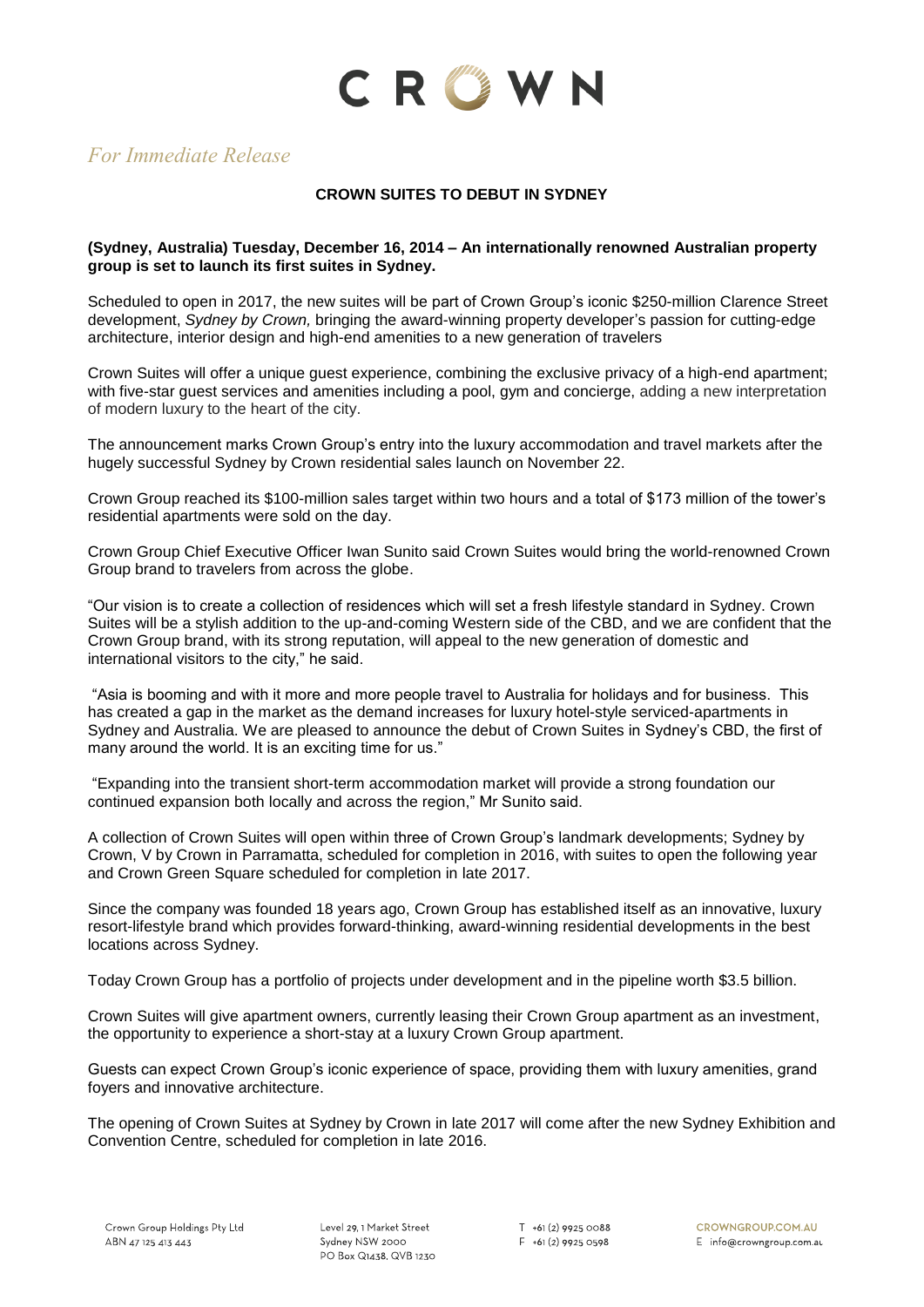

Sydney by Crown will be located at 161 Clarence Street close to Barangaroo and Darling Harbour and within walking distance from The Rocks, The Sydney Harbour Bridge and the new Sydney Exhibition and Convention Centre, scheduled for completion in late-2016.

Designed by internationally renowned Australian firm Koichi Takada Architects, and winner of an international design competition, Sydney by Crown will feature heritage-inspired lower levels transitioning to a modern glass-and-steel tower capped with more than a dozen steel arches.

The 25-storey tower's design includes an expansive atrium rising above a new public laneway and a with a communal rooftop garden with oasis water features.

During their stay, Crown Suites guests will have access to Sydney by Crown's gym, pool, ground-level cafes and restaurants and rooftop lounge.

Guests can expect Crown Group's iconic experience of space, providing them with luxury amenities, grand foyers and innovative architecture, Mr Sunito said.

"We are excited to be working with Koichi Takada Architects on this prestigious project and the debut of Crown Suites, which will bring a new level of luxury and service to Sydney's hospitality scene," Mr Sunito said.

"Crown Suites will allow global jetsetters and local tastemakers to be connected to the pulse of Sydney," he added.

Earlier this year Sydney was ranked the world's most livable city by PricewaterhouseCoopers' (PwC) in its annual *Cities of Opportunity* study.

The report compares 30 cities around the world across six variables to measure liveability; cultural vibrancy, quality of living, working age population, traffic congestion, ease of commute, and relocation attractiveness.

"We have been looking for the right location to launch Crown Suites in Australia for some time, and with these three locations in this emerging and vibrant international city; Sydney's CBD, Green Square and - the centre of metropolitan Sydney – Parramatta, present the perfect opportunity for Crown Group's entry in the hospitality market," Pierre Abrahamse, National Development Director, Crown Group said.

"Sydney has evolved into a sophisticated city off the back of strong economic growth and continues to top international city rankings for both travel and lifestyle.

"The location of Sydney by Crown in the heart of the city, walking distance to Sydney Opera House, Barangaroo and Darling Harbour will be attractive to both locals and tourists alike," he said.

For more information visit [www.crowngroup.com.au](http://www.crowngroup.com.au/) and [www.sydneybycrown.com.au](http://www.sydneybycrown.com.au/) .

#### **Media interviews**

Crown Group CEO Iwan Sunito is available for a limited number of interviews on request.

#### **Editor's Note**

Images and video are available upon request including artist impressions, photographs of display apartments and computer-animated 'fly-through' footage of selected Crown Group developments.

Sydney by Crown external, internal and aerial images are also available to download via Dropbox here https://www.dropbox.com/sh/jnxqpsbttsoemax/AACvY95uJBv1zds543Qw4TpAa?dl=0

#### **Media enquiries**

Kate Prideaux, General Manager of Communications & Public Relations (02) 9925 0088 or 0401 863 436 kateprideaux@crowngroup.com.au

Level 29, 1 Market Street Sydney NSW 2000 PO Box Q1438, QVB 1230  $T$  +61 (2) 9925 0088  $F + 61(2)99250598$